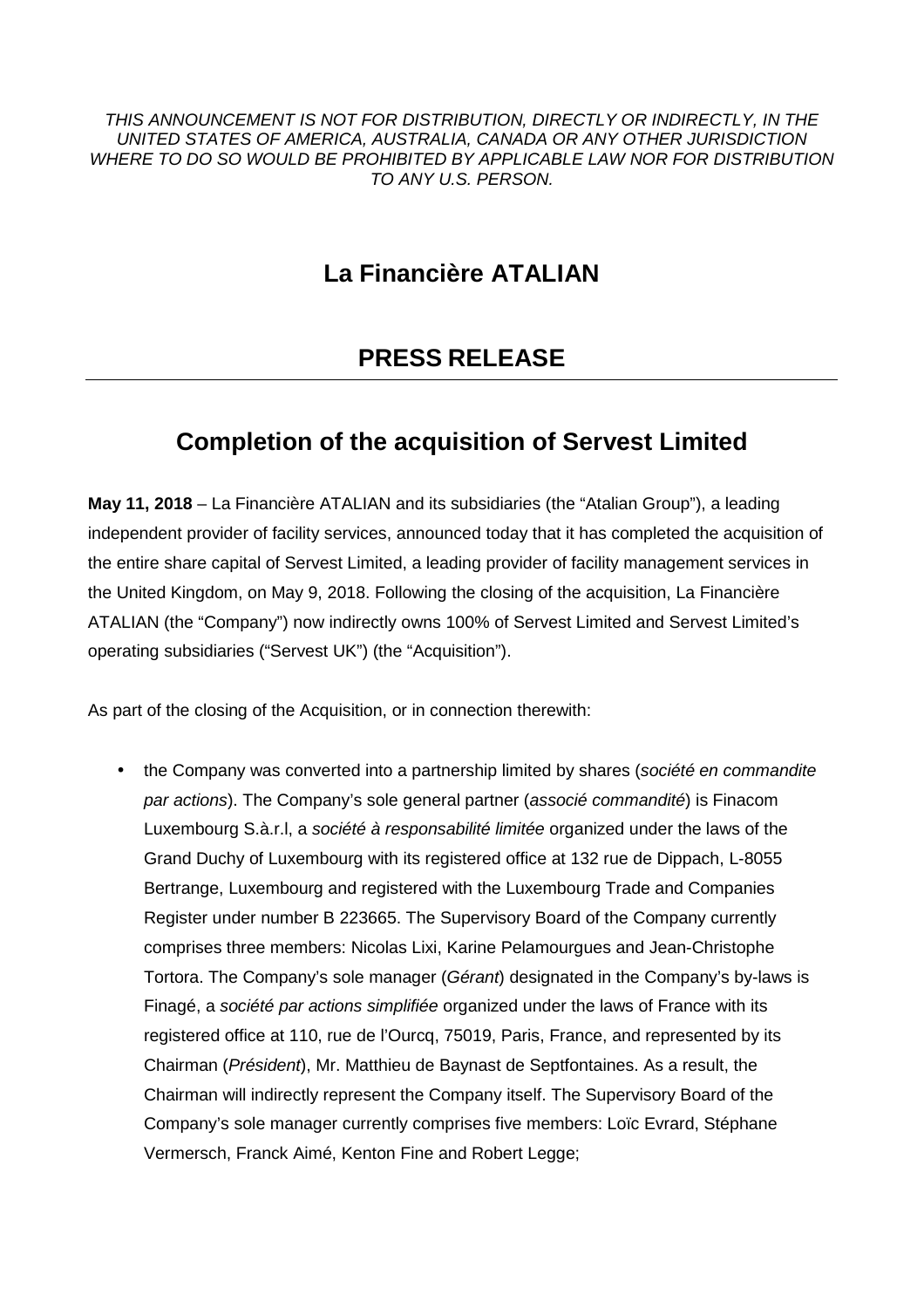- a company beneficially owned by Mr. Kenton Fine and certain members of Servest UK senior management invested €20.0 million in cash as part of the closing of the Acquisition in exchange for newly issued shares in the Company. After this Cash Equity Contribution and the Loan Notes Equity Contribution, members of Servest UK senior management and Mr. Kenton Fine will own, directly or indirectly, approximately 3.0% of the outstanding shares of the Company in the aggregate;
- the Existing Revolving Credit Facility has been cancelled and the New Revolving Credit Facility Agreement has become effective. The maximum amount available under the New Revolving Credit Facility Agreement is €75.0 million. The New Revolving Credit Facility is undrawn as of today;
- the acquisitions of Thermotech Solutions Limited and Unique Catering and Management Services Limited, for which Servest UK had recently entered into definitive agreements, are expected to close on May 11, 2018; and
- the  $\epsilon$ 350,000,000 5.125% temporary senior notes due 2025 and the £225,000,000 6.625% temporary senior notes due 2025 issued on May 3, 2018 by Atalian Finances, a société à responsabilité limitée organized and established under the laws of the Grand Duchy of Luxembourg, that formed part of the financing of the Acquisition, have been exchanged for €350,000,000 5.125% senior notes due 2025 and £225,000,000 6.625% senior notes due 2025 issued on May 9, 2018 by the Company.

(Defined terms used in the foregoing and not defined herein have the meanings given to them in the informational document, dated April 25, 2018, posted on the Company's website at the following address: https://atalian.com/)

### **About ATALIAN:**

ATALIAN is a leading international provider of facility services operating in 31 countries on 4 continents (Europe including France, Asia, Africa and the US), with total consolidated revenue of €2.0 billion for the twelve months ended December 31, 2017. With 72,000 employees, ATALIAN serves a diverse range of more than 27,000 customers in the private and public sector, offering a broad range of services including cleaning, technical maintenance and facility management, security, reception, landscaping and energy management.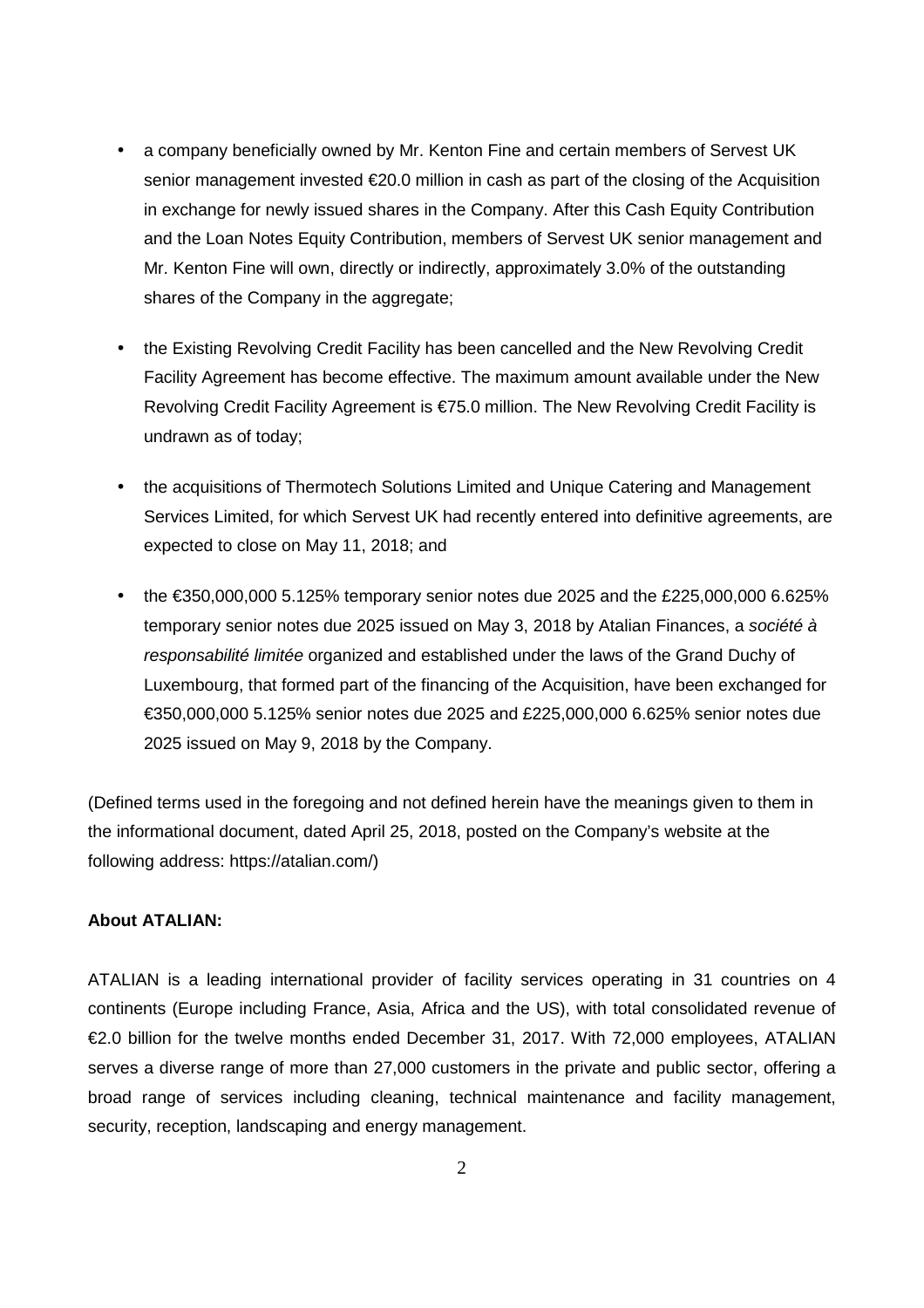More information about ATALIAN, including with respect to its financial condition and results of operations, has been made publicly available on our website at the following address: http://www.atalian.com.

#### **Important Regulatory Notice**

This press release is for information purposes only and does not constitute a prospectus or an offer to sell or the solicitation of an offer to buy any security in the United States of America or in any other jurisdiction. Securities may not be offered or sold in the United States of America absent registration or an exemption from registration under the U.S. Securities Act of 1933, as amended (the "Securities Act"). The Notes have not been and will not be registered under the Securities Act and will be offered and sold in the United States only to qualified institutional buyers in reliance on Rule 144A under the Securities Act and outside the United States to non-US persons in reliance on Regulation S under the Securities Act. This communication is only being distributed to and is only directed at, persons who (i) are investment professionals falling within Article 19(5) of the Financial Services and Markets Act 2000 (Financial Promotion) Order 2005, as amended (the "Financial Promotion Order"), (ii) are persons falling within Article 49(2)(a) to (d) (high net worth companies, unincorporated associations, etc.) of the Financial Promotion Order, (iii) are outside the United Kingdom, or (iv) are persons to whom an invitation or inducement to engage in investment activity (within the meaning of section 21 of the United Kingdom Financial Services and Markets Act 2000 ("FSMA")) in connection with the issue or sale of any Notes may otherwise lawfully be communicated or caused to be communicated (all such persons together being referred to as "relevant persons").

### **Forward Looking Statements**

This press release includes forward looking statements. These forward looking statements can be identified by the use of forward looking terminology, including the terms as "anticipate," "believe," "continue," "ongoing," "estimate," "expect," "intend," "may," "plan," "potential," "predict," "project," "target," "seek" or, in each case, their negative, or other variations or comparable terminology. These forward looking statements include all matters that are not historical facts and include statements regarding the Atalian Group's or any of its affiliates' intentions, beliefs or current expectations concerning, among other things, the Atalian Group's or any of its affiliates' results of operations, financial condition, liquidity, prospects, growth, strategies and the industries in which they operate. By their nature, forward looking statements involve risks and uncertainties because they relate to events and depend on circumstances that may or may not occur in the future. Readers are cautioned